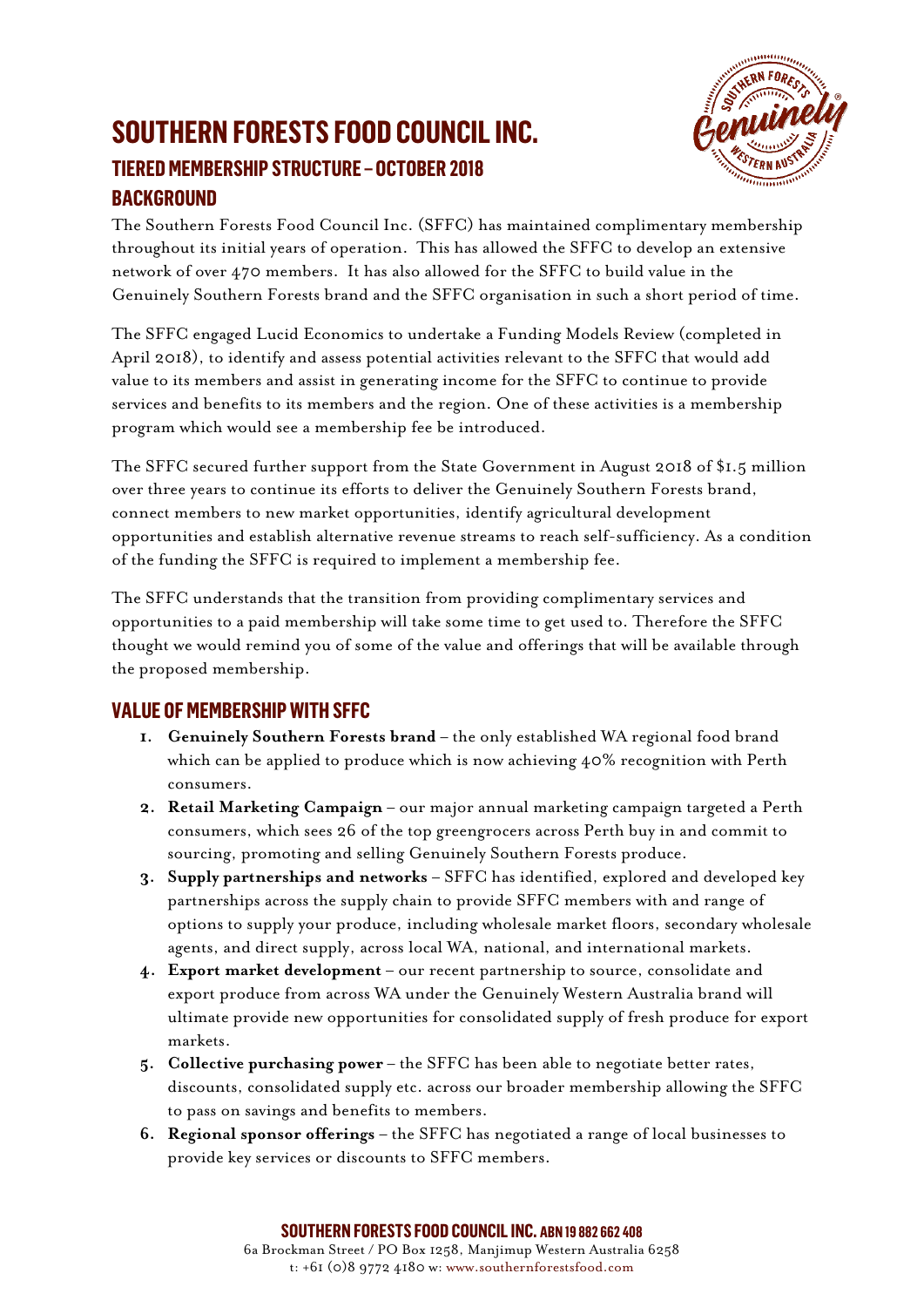## **SOUTHERN FORESTS FOOD COUNCIL INC.**



### **TIERED MEMBERSHIP STRUCTURE – OCTOBER 2018**

- **7. Agri-tourism initiatives** the SFFC coordinates and delivers customised food and farm tours creating a unique opportunity for members to engage with consumers and key stakeholders.
- **8. Co-branding/artwork development support** the SFFC can work with members to develop and create co-branded labels and promotional material for your business.
- **9. Hosting delegations** the SFFC regularly hosts delegations in the region to showcase and promote the regions offerings including producer visits, samples and meetings.
- **10. One central regional showcase** the SFFC provides one central location for enquiries from across the supply chain to promote and showcase our regions offerings.

The SFFC has developed the following tiered membership structure (Table 1) as a result of consultation with various members and non-members. A variety of these benefits (and others) were tested with various member and non-members, as well as varying levels of membership costs. The resultant structure provides a fair balance across those stakeholders consulted.

The proposed membership fee structure requires SFFC member endorsement at the Annual General Meeting, and once supported will be implemented on an annual basis from October – November. The services and activities outlined below is not an extensive list and as new opportunities arise the SFFC will notify members with the details on how to get involved. The SFFC hopes to demonstrate the value in our organisation, our activities and the Genuinely Southern Forests brand. We hope you will continue to support the SFFC through your membership and we are open to feedback and suggestions on how to improve and expand on our membership benefits and offerings.

Please do not hesitate to contact the SFFC office on 08 9772 4180 or [jennifer@southernforestsfood.com](mailto:jennifer@southernforestsfood.com) with any queries regarding the proposed membership structure.